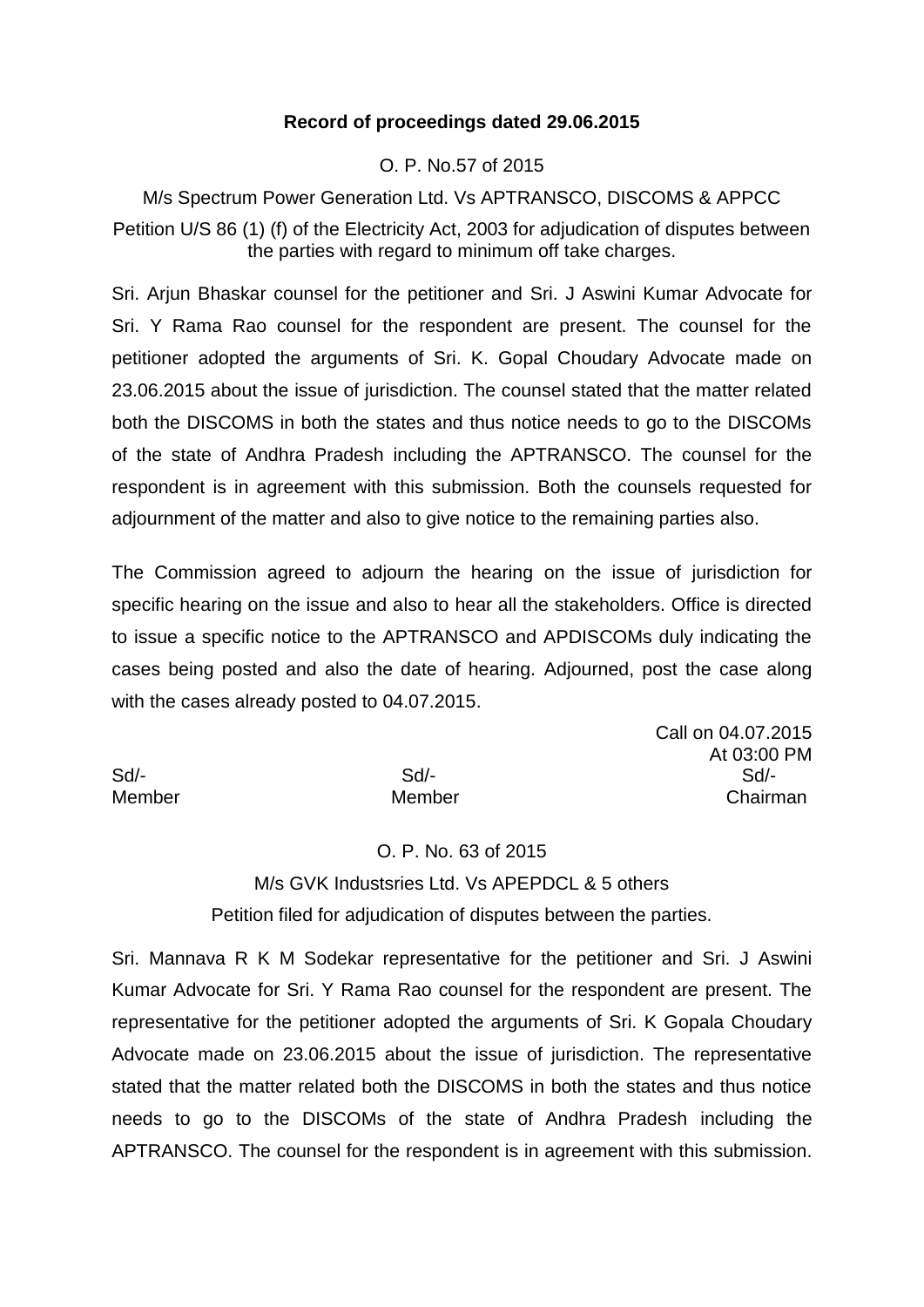Both the parties requested for adjournment of the matter and also to give notice to the remaining parties also.

The Commission agreed to adjourn the hearing on the issue of jurisdiction for specific hearing on the issue and also to hear all the stakeholders. Office is directed to issue a specific notice to the APTRANSCO and APDISCOMs duly indicating the cases being posted and also the date of hearing. Adjourned, post the case along with the cases already posted to 04.07.2015.

Call on 04.07.2015 At 03:00 PM Sd/- Sd/- Sd/- Member Member Chairman

> O. P. No. 65 of 2015 And IA No. 14 of 2015

M/s Spectrum Power Generation Ltd. Vs APTRANSCO & 5 others

Petition filed under section 86 (1) (f) of the Electricity Act, 2003 seeking adjudication of disputes between the parties, along with interlocutory application (IA No. 9 of 2014)

Sri. Arjun Bhaskar counsel for the petitioner and Sri. J Aswini Kumar Advocate for Sri. Y Rama Rao counsel for the respondent are present. The counsel for the petitioner adopted the arguments of Sri. K. Gopal Choudary Advocate made on 23.06.2015 about the issue of jurisdiction. The counsel stated that the matter related both the DISCOMS in both the states and thus notice needs to go to the DISCOMs of the state of Andhra Pradesh including the APTRANSCO. The counsel for the respondent is in agreement with this submission. Both the counsels requested for adjournment of the matter and also to give notice to the remaining parties also.

The Commission agreed to adjourn the hearing on the issue of jurisdiction for specific hearing on the issue and also to hear all the stakeholders. Office is directed to issue a specific notice to the APTRANSCO and APDISCOMs duly indicating the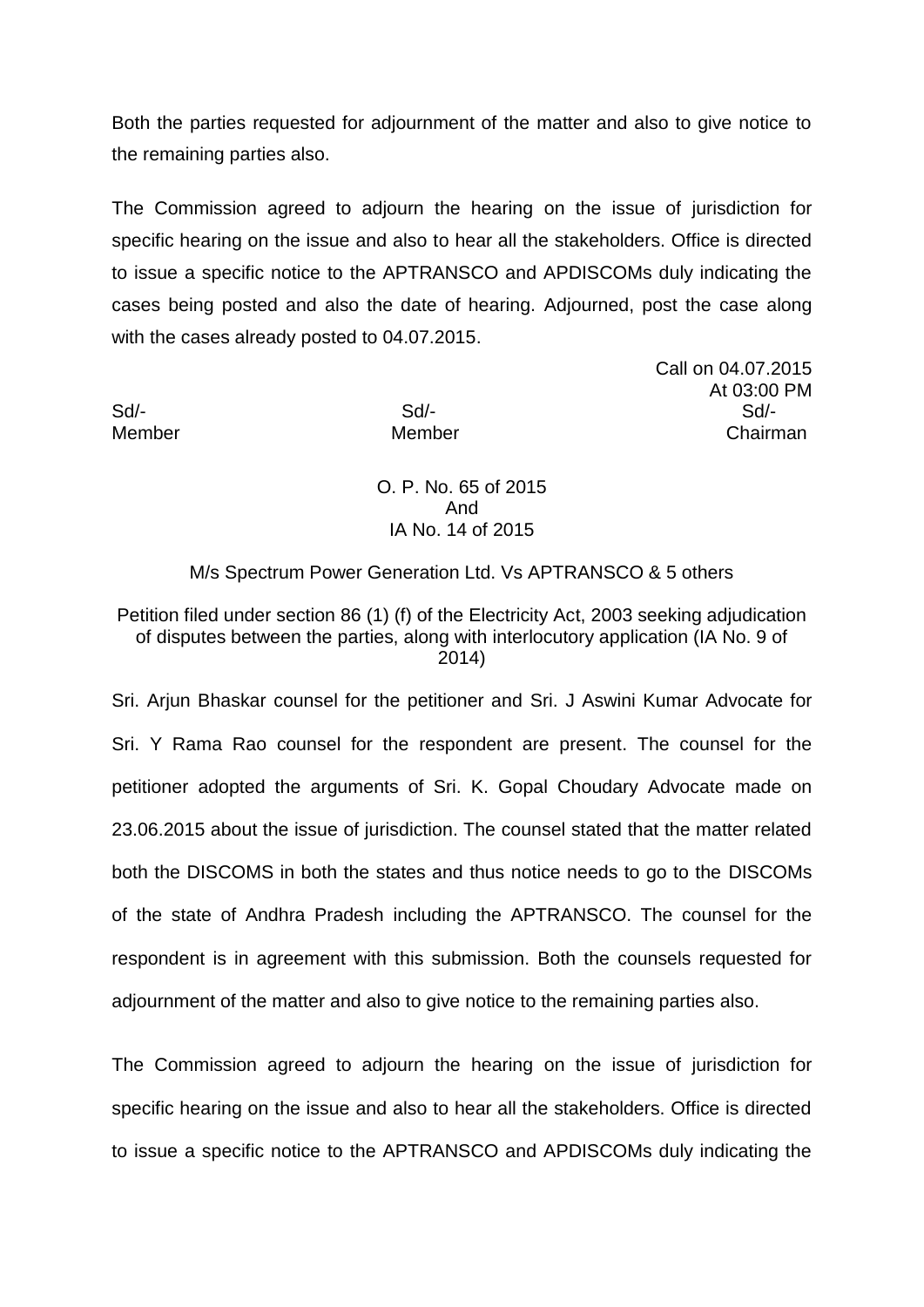cases being posted and also the date of hearing. Adjourned, post the case along with the cases already posted to 04.07.2015.

Call on 04.07.2015 At 03:00 PM Sd/- Sd/- Sd/- Member Member Chairman

O. P. No. 66 of 2015

M/s Spectrum Power Generation Ltd. Vs APTRANSCO & 5 others Petition filed under section 86 (1) (f) of the Electricity Act, 2003 seeking adjudication of disputes between the parties.

Sri. Arjun Bhaskar counsel for the petitioner and Sri. J Aswini Kumar Advocate for Sri. Y Rama Rao counsel for the respondent are present. The counsel for the petitioner adopted the arguments of Sri. K. Gopal Choudary Advocate made on 23.06.2015 about the issue of jurisdiction. The counsel stated that the matter related both the DISCOMS in both the states and thus notice needs to go to the DISCOMs of the state of Andhra Pradesh including the APTRANSCO. The counsel for the respondent is in agreement with this submission. Both the counsels requested for adjournment of the matter and also to give notice to the remaining parties also.

The Commission agreed to adjourn the hearing on the issue of jurisdiction for specific hearing on the issue and also to hear all the stakeholders. Office is directed to issue a specific notice to the APTRANSCO and APDISCOMs duly indicating the cases being posted and also the date of hearing. Adjourned, post the case along with the cases already posted to 04.07.2015.

Call on 04.07.2015 At 03:00 PM Sd/- Sd/- Sd/- Member Member Chairman

## O. P. No.69 of 2015

M/s Spectrum Power Generation Ltd. Vs APTRANSCO & 7 others Petition filed under section 86 (1) (f) of the Electricity Act, 2003 for adjudication of disputes between the parties.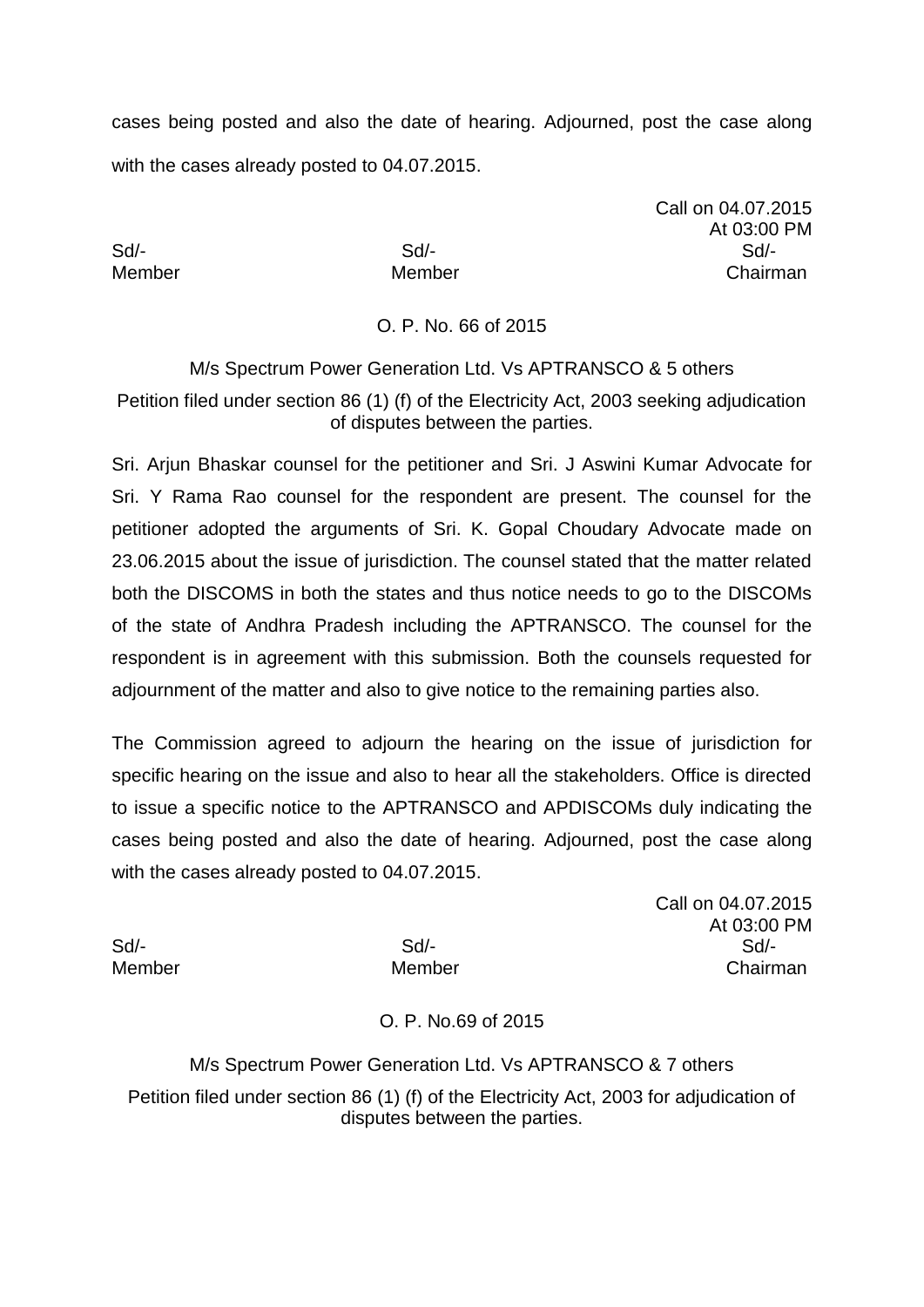Sri. Arjun Bhaskar counsel for the petitioner and Sri. J Aswini Kumar Advocate for Sri. Y Rama Rao counsel for the respondent are present. The counsel for the petitioner adopted the arguments of Sri. K. Gopal Choudary Advocate made on 23.06.2015 about the issue of jurisdiction. The counsel stated that the matter related both the DISCOMS in both the states and thus notice needs to go to the DISCOMs of the state of Andhra Pradesh including the APTRANSCO. The counsel for the respondent is in agreement with this submission. Both the counsels requested for adjournment of the matter and also to give notice to the remaining parties also.

The Commission agreed to adjourn the hearing on the issue of jurisdiction for specific hearing on the issue and also to hear all the stakeholders. Office is directed to issue a specific notice to the APTRANSCO and APDISCOMs duly indicating the cases being posted and also the date of hearing. Adjourned, post the case along with the cases already posted to 04.07.2015.

Call on 04.07.2015 At 03:00 PM Sd/- Sd/- Sd/- Member Member Chairman

#### O. P. No.70 of 2015

M/s Spectrum Power Generation Ltd. Vs APTRANSCO & 7 others Petition filed under section 86 (1) (f) of the Electricity Act, 2003 for adjudication of disputes between the parties.

Sri. Arjun Bhaskar counsel for the petitioner and Sri. J Aswini Kumar Advocate for Sri. Y Rama Rao counsel for the respondent are present. The counsel for the petitioner adopted the arguments of Sri. K. Gopal Choudary Advocate made on 23.06.2015 about the issue of jurisdiction. The counsel stated that the matter related both the DISCOMS in both the states and thus notice needs to go to the DISCOMs of the state of Andhra Pradesh including the APTRANSCO. The counsel for the respondent is in agreement with this submission. Both the counsels requested for adjournment of the matter and also to give notice to the remaining parties also.

The Commission agreed to adjourn the hearing on the issue of jurisdiction for specific hearing on the issue and also to hear all the stakeholders. Office is directed to issue a specific notice to the APTRANSCO and APDISCOMs duly indicating the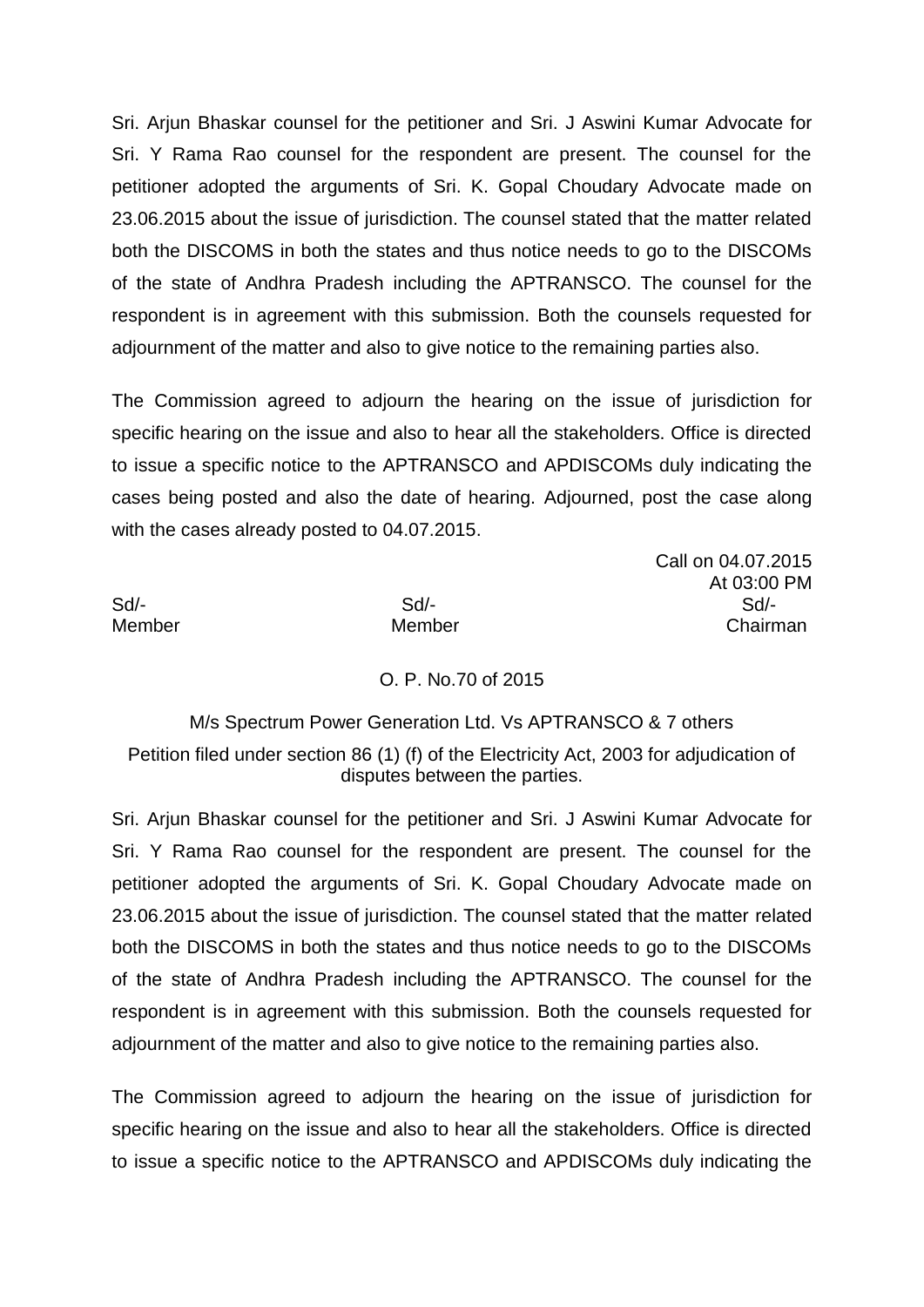cases being posted and also the date of hearing. Adjourned, post the case along with the cases already posted to 04.07.2015.

Call on 04.07.2015 At 03:00 PM Sd/- Sd/- Sd/- Member Member Chairman

## O. P. No.71 of 2015

## M/s Spectrum Power Generation Ltd. Vs APTRANSCO & 12 others Petition for adjudication of disputes between the parties.

Sri. Arjun Bhaskar counsel for the petitioner and Sri. J Aswini Kumar Advocate for Sri. Y Rama Rao counsel for the respondent are present. The counsel for the petitioner adopted the arguments of Sri. K. Gopal Choudary Advocate made on 23.06.2015 about the issue of jurisdiction. The counsel stated that the matter related both the DISCOMS in both the states and thus notice needs to go to the DISCOMs of the state of Andhra Pradesh including the APTRANSCO. The counsel for the respondent is in agreement with this submission. Both the counsels requested for adjournment of the matter and also to give notice to the remaining parties also.

The Commission agreed to adjourn the hearing on the issue of jurisdiction for specific hearing on the issue and also to hear all the stakeholders. Office is directed to issue a specific notice to the APTRANSCO and APDISCOMs duly indicating the cases being posted and also the date of hearing. Adjourned, post the case along with the cases already posted to 04.07.2015.

Call on 04.07.2015 At 03:00 PM Sd/- Sd/- Sd/- Member Member Chairman

## O. P. No.72 of 2015

M/s Spectrum Power Generation Ltd. Vs APTRANSCO & 7 others Petition for adjudication of disputes between the parties.

Sri. Arjun Bhaskar counsel for the petitioner and Sr. J Aswini Kumar Advocate for Sri. Y Rama Rao counsel for the respondent are present. The counsel for the petitioner adopted the arguments of Sri. K. Gopal Choudary Advocate made on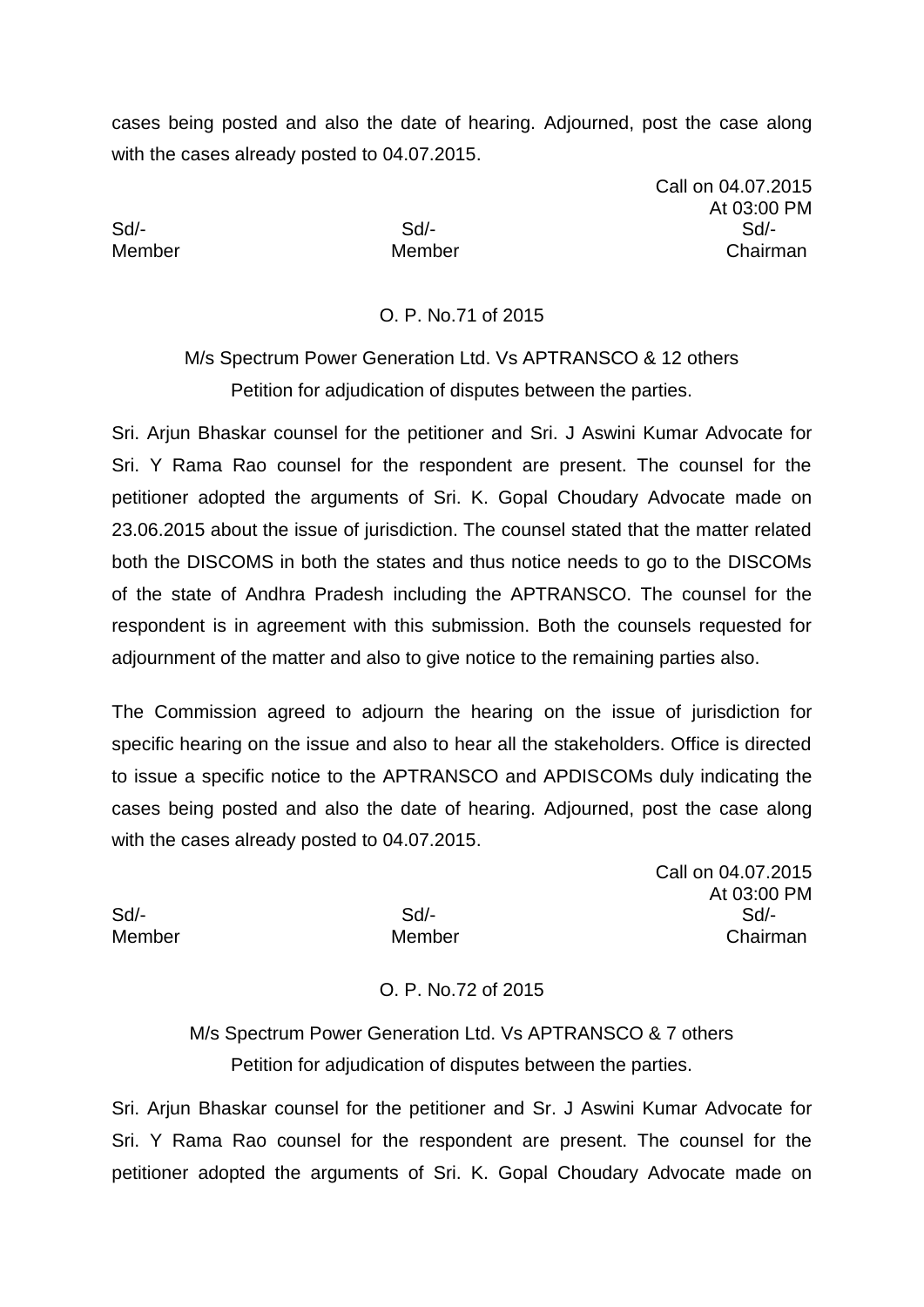23.06.2015 about the issue of jurisdiction. The counsel stated that the matter related both the DISCOMS in both the states and thus notice needs to go to the DISCOMs of the state of Andhra Pradesh including the APTRANSCO. The counsel for the respondent is in agreement with this submission. Both the counsels requested for adjournment of the matter and also to give notice to the remaining parties also.

The Commission agreed to adjourn the hearing on the issue of jurisdiction for specific hearing on the issue and also to hear all the stakeholders. Office is directed to issue a specific notice to the APTRANSCO and APDISCOMs duly indicating the cases being posted and also the date of hearing. Adjourned, post the case along with the cases already posted to 04.07.2015.

Call on 04.07.2015 At 03:00 PM Sd/- Sd/- Sd/- Member Member Chairman

### O. P. No.73 of 2015

### M/s Spectrum Power Generation Ltd. Vs APTRANSCO & 12 others Petition for adjudication of disputes between the parties.

Sri. Arjun Bhaskar counsel for the petitioner and Sri. J Aswini Kumar Advocate for Sri. Y Rama Rao counsel for the respondent are present. The counsel for the petitioner adopted the arguments of Sri. K. Gopal Choudary Advocate made on 23.06.2015 about the issue of jurisdiction. The counsel stated that the matter related both the DISCOMS in both the states and thus notice needs to go to the DISCOMs of the state of Andhra Pradesh including the APTRANSCO. The counsel for the respondent is in agreement with this submission. Both the counsels requested for adjournment of the matter and also to give notice to the remaining parties also.

The Commission agreed to adjourn the hearing on the issue of jurisdiction for specific hearing on the issue and also to hear all the stakeholders. Office is directed to issue a specific notice to the APTRANSCO and APDISCOMs duly indicating the cases being posted and also the date of hearing. Adjourned, post the case along with the cases already posted to 04.07.2015.

Call on 04.07.2015 At 03:00 PM Sd/- Sd/- Sd/- Member Member Chairman